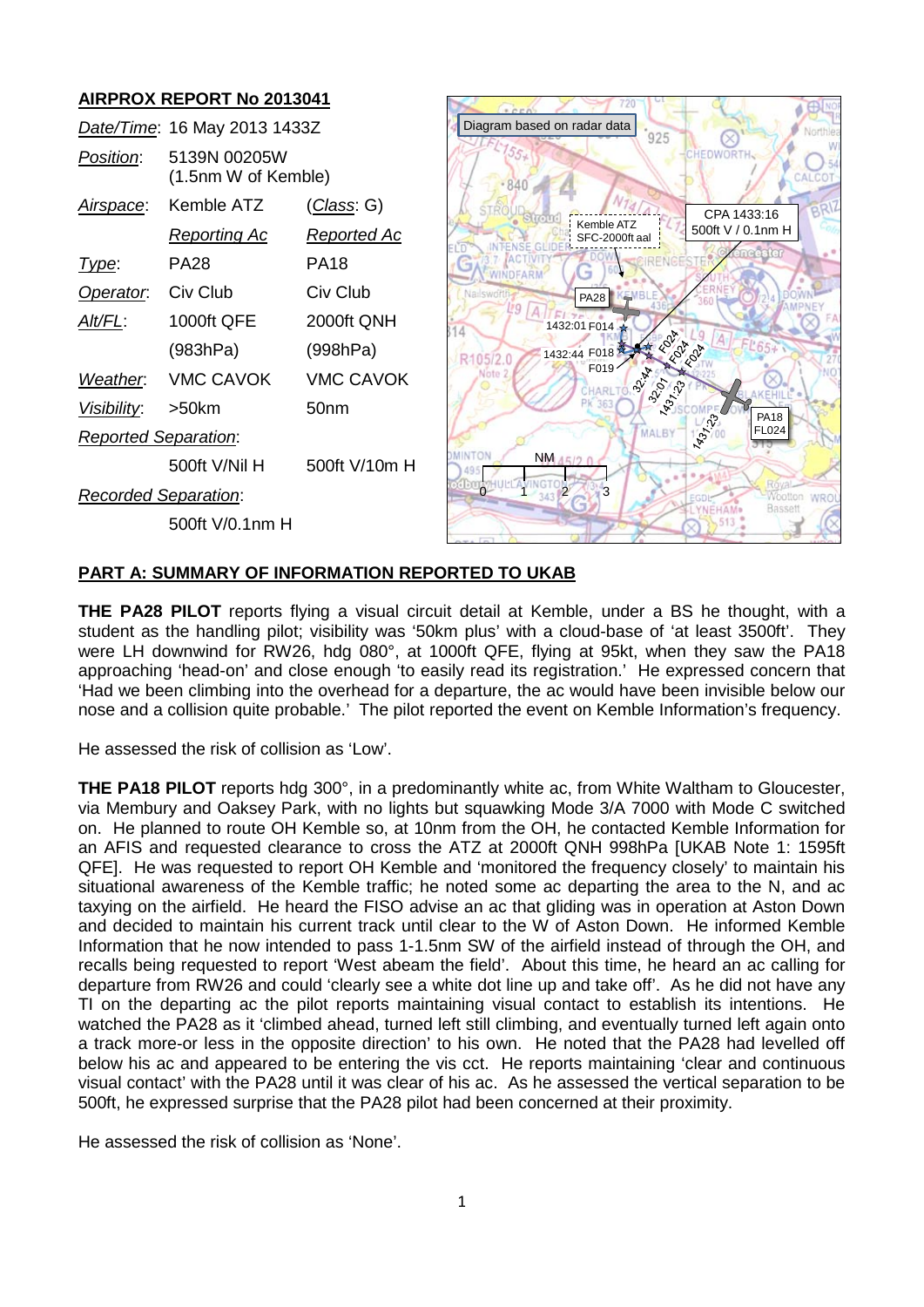## **Factual Background**

Kemble ATZ is Class G airspace, notified as a circle, 2nm radius centred at 514005N 0020325W on the longest notified runway (RW08/26) from surface level to 2000ft aal. The Kemble Aerodrome elevation is notified as 436ft.

The PA28 was operating VFR, in the LH cct for RW26, and was in receipt of an AFIS from Kemble Information.

The PA18 was operating VFR, on a flight from White Waltham to Gloucester and was in receipt of an AFIS from Kemble Information.

The Gloucester METARs are provided for 1420 and 1450 UTC:

EGBJ 161420Z 11003KT 9999 FEW040TCU 14/M01 Q0998= EGBJ 161450Z 00000KT 9999 FEW040 14/M01 Q0998=

#### **Investigation Analysis**

**ATSI** had access to written reports from the pilots of the PA28 and the PA18, area radar recordings, RTF recordings and transcripts of the Kemble Information frequency together with the unit report from Kemble. CAA ATSI also interviewed the Kemble FISO. The Kemble recordings are on a voice activated system, not a continuous recording, therefore the timings of transmissions are approximate (within 30 seconds).

At 1420:00 the PA28 contacted Kemble Information requesting ccts. The Kemble FISO advised that RW26LH was in use and gave the QFE as 983hPa. The PA28 pilot read back the QFE as 998hPa, which was the prevailing QNH.

At 1425:30 the PA18 pilot contacted Kemble Information having just passed Swindon at 2000ft on 995hPa [UKAB Note 2: 1676ft QFE] requesting to route via the overhead.

The Kemble FISO requested the PA18 pilot to state his pressure setting and he replied 995hPa. The FISO advised the PA18 pilot that there was one aircraft to depart heading for Benson and to report entering the zone; he replied "*WILCO*" and was informed that Kemble was "*active, we're two six left hand QNH is 998*". The PA18 pilot replied that he was setting 998hPa.

Having taxied out and reported ready for departure from RW26, at 1430:00, the PA28 pilot was advised to take off at his discretion.

The PA28 was observed, on the radar recording, conducting the circuit at FL018 which converts to 1395ft QNH [UKAB Note 3: 990ft QFE] using 27ft=1hPa. The cct height at Kemble is 1000ft aal (1433ft QNH), so the incorrect readback of the pressure setting, although not corrected by the FISO, did not appear to have any bearing on the incident.

At 1431:30 the PA18 pilot reported "*just passed Oaksey Park entering your ATZ we'll actually be passing about a mile and a half to the southwest*"; the FISO asked him to report '*west abeam*' Kemble.

At 1432:43 the PA28 had turned downwind, indicating FL018, with the PA18 opposite direction, indicating FL023, 1.2nm apart. The ac continued to converge until the radar tracks crossed 1.5nm to the SSW of Kemble with the PA28 indicating FL019 [UKAB Note 4: 1090ft QFE] and the PA18 indicating FL024 [UKAB Note 5: 1590ft QFE]). The PA28 pilot reported to Kemble that the PA18 had just passed directly opposite the PA28 about two hundred feet higher in the circuit. The FISO replied that the PA18 pilot had reported that he was going to be 1.5nm W.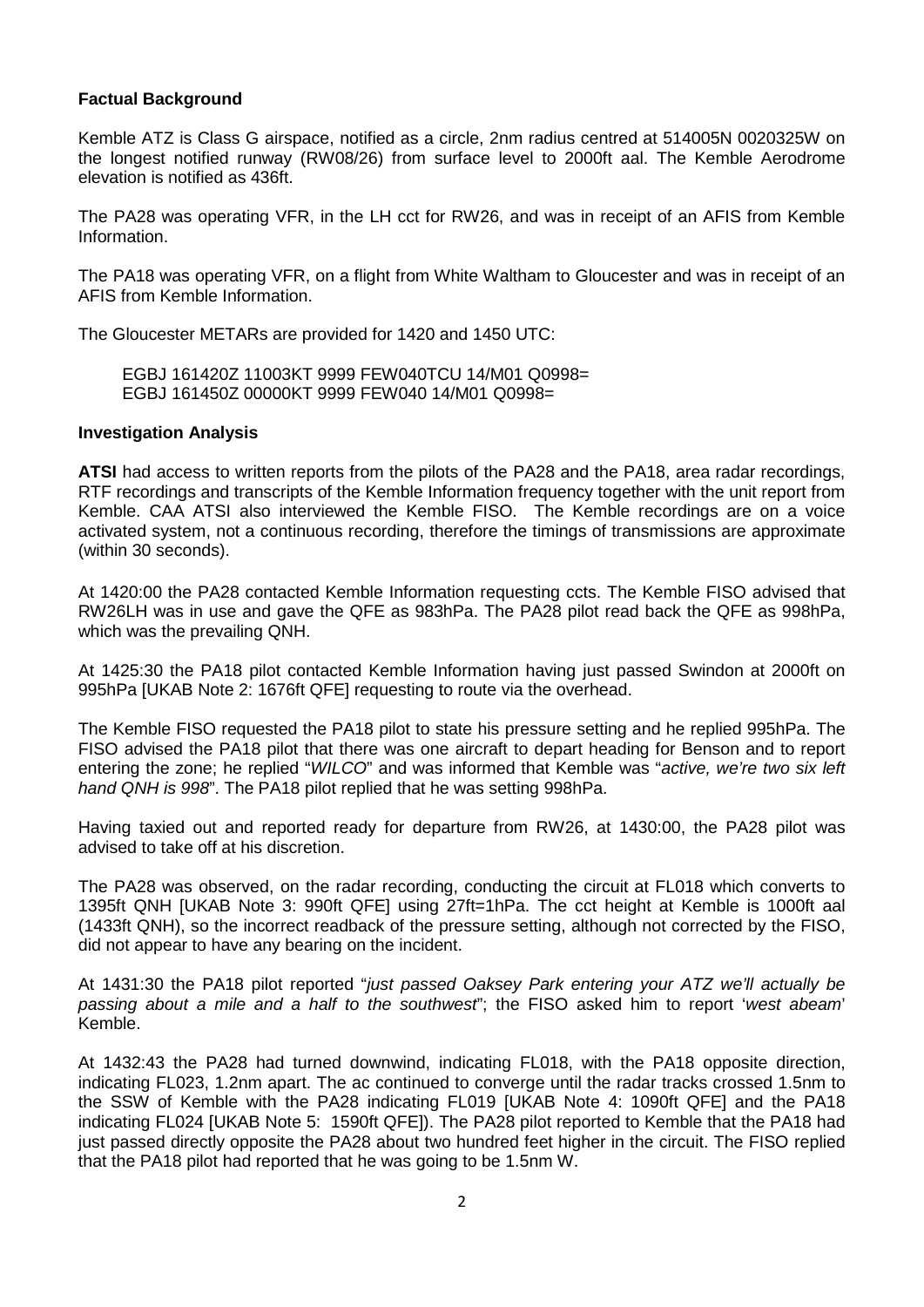The PA28 pilot replied that if he had been 200ft higher "*it would have been an airmiss*".

The PA18 pilot reported having the PA28 in sight at all times and maintaining 2000ft on the QNH 998hPa [UKAB Note 6: 1595ft QFE].

The written report from the pilot of the PA28 stated that, having turned downwind at 1000ft on the QFE, the PA18 was seen approaching head on but above. The PA18 passed over the PA28 close enough that the pilot of the PA28 could easily read the registration.

The PA18 pilot reported that he heard the PA28 pilot being given line-up clearance and watched as the PA28 became airborne and entered the circuit. The PA18 pilot kept the PA28 in sight and judged that the PA28 passed him approximately 500ft below and to the left; he considered that there was no risk of collision.

The Kemble FISO stated at interview that he'd asked the PA18 pilot to report OH, which is common practice for ac above 2000ft. When the PA18 pilot reported that he was routeing to the SW, and the FISO asked the pilot to report "*west abeam"*, he believed that the PA18 would remain outside the ATZ and did not consider the traffic to be relevant to the PA28 in the circuit.

## ANALYSIS

Both ac were operating in Class G airspace where ultimately both pilots are responsible for their own collision avoidance.

CAP797 the Flight Information Service Manual, Section 2, Chapter 1, paragraph 1.3 states:

'Traffic information on traffic operating in the vicinity of an aerodrome shall be issued in a timely manner when, in the judgement of the FISO, such information is necessary in the interests of safety, or when requested by aircraft. When a pilot report indicates, or an FISO considers, that there may be a collision risk, specific traffic information shall be passed to each pilot concerned.'

The PA18 pilot was informed that the LH cct was active but no TI was passed to the PA28 pilot. The PA18 pilot reported that he would pass approximately 1.5nm SW of Kemble at 2000ft, having been passed the QNH by the Kemble FISO. The PA18's transit of the Kemble ATZ was consistent with the pilot's intended and reported track.

The Kemble FISO believed that the PA18 would remain clear of the ATZ due to being told to report "*west abeam*". It is possible that, amongst local pilots, the use of the phrase "*west abeam*" has come to be understood that an aircraft should remain outside the ATZ, however, there is no official definition of the phrase "*west abeam*" and therefore no associated restriction regarding the ATZ.

The Kemble FISO believed that he'd asked the PA18 pilot to report OH but, in fact, he had asked the pilot to report entering the ATZ. The PA18 pilot had already reported entering the ATZ prior to being told to report "*west abeam*" and was therefore unlikely to route outside the ATZ as the FISO was anticipating.

# **CONCLUSIONS**

An Airprox was reported between a PA28 and a PA18 1.5nm to the SSW of Kemble Aerodrome, inside the ATZ. The PA28 pilot was informed by the Kemble FISO that the LH cct was active but more specific TI was not passed. TI on the PA18 was not passed to the PA28 pilot due to the FISO's erroneous belief that the PA18 would remain outside the ATZ, despite the PA18 pilot's report that he was entering the ATZ, and his compliance with his declared intention to transit at 2000ft QNH, 1.5nm southwest of Kemble.